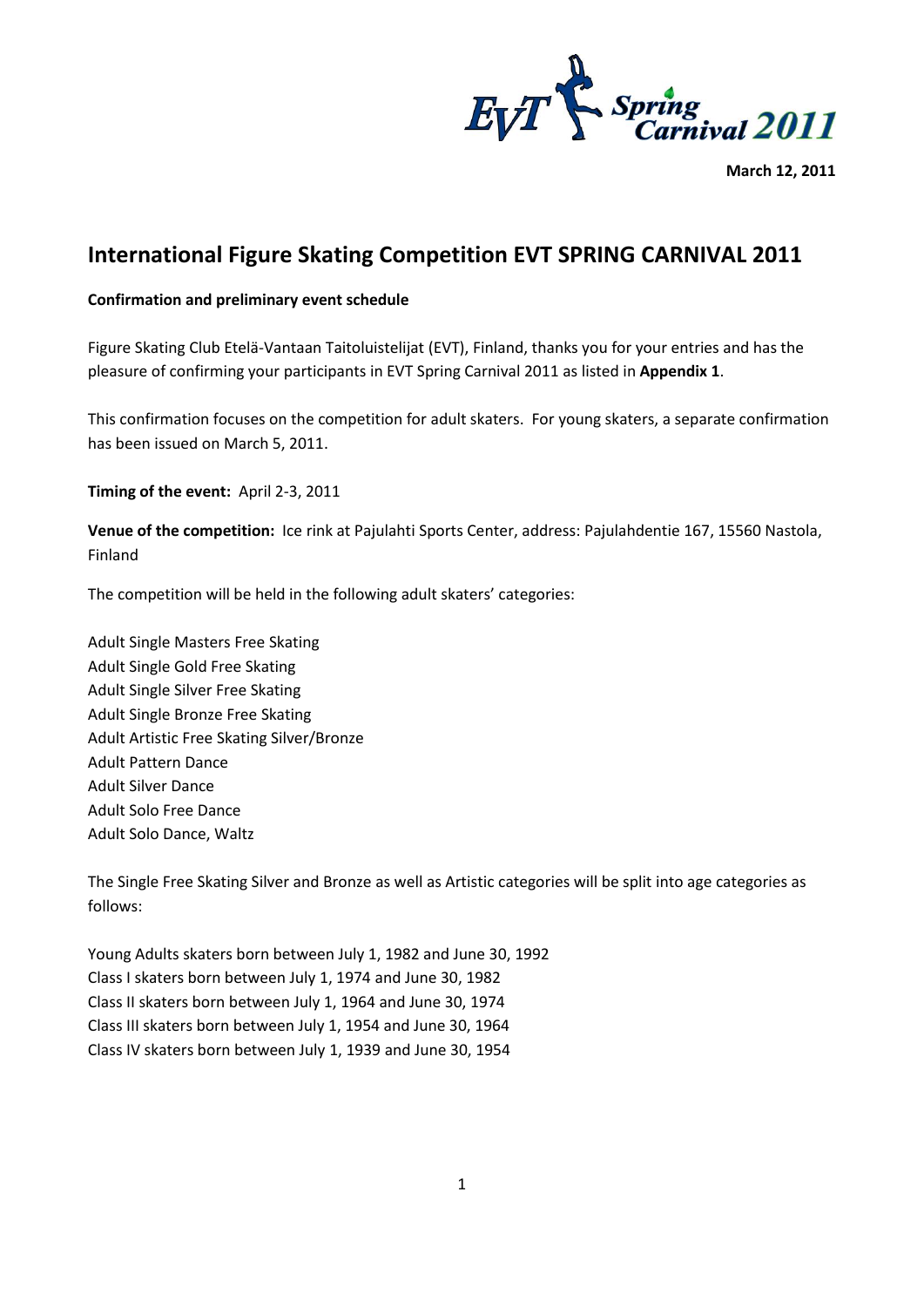$E_V T \sum_{Carnival}$  2011

A preliminary event schedule is included in **Appendix 2**. A more detailed schedule will be published by March 27, 2011 on the web page of the competition: [http://evt.sporttisaitti.com/kilpailut/evt-n](http://evt.sporttisaitti.com/kilpailut/evt-n-jarjestamat-kisat-kaudella/evt-spring-carnival-2-3-4-2011/)[jarjestamat-kisat-kaudella/evt-spring-carnival-2-3-4-2011/](http://evt.sporttisaitti.com/kilpailut/evt-n-jarjestamat-kisat-kaudella/evt-spring-carnival-2-3-4-2011/)

**ENTRY FEE:** For adults, the entry fees are as follows:

- First Single event 60 euro per person
- Second Single event 30 euro per person
- First Dance event 35 euro per person
- Second Dance event 30 euro per person
- Third Dance event 25 euro per person

An additional fee of 15 euro will be charged for late entries.

The entry fee must be paid by March 13, 2011 to the following bank account: SWIFT/BIC: HELSFIHH (Aktia Bank plc, Helsinki, Finland). Bank account IBAN is: FI5840550010089353 in favour of: Etelä-Vantaan Taitoluistelijat (or South Vantaa Figure Skaters).

## We kindly ask the clubs to make one payment transaction for all its participants.

We also kindly advise you to print out or photocopy the document evidencing the payment and to bring it with you to the venue.

Entry fees are not refunded, with the exception of cancellations verified by a medical certificate. However, a fee of 15 euro to cover the Organizer's administrative expense will be retained. It is the Organizers' wish that participating teams inform of any changes in their team as soon as possible by e-mailing [springcarnival.evt@gmail.com.](mailto:springcarnival.evt@gmail.com)

**PLANNED PROGRAM COMPONENTS:** All adult skaters in single free skating and free dance categories are asked to submit their planned program components to the Organizer by March 20, 2011. The form in **Appendix 3** may be used for this purpose.

**AWARDING**: Three first standings of each category/class will be awarded with a medal and a diploma. All other competitors receive a diploma at the awarding ceremony.

**MUSIC** CD-s can be used (not RW) Music (equipped with the full name of the competitor, club and category) must be submitted to the Organizer's desk before the relevant event and picked up from the same place after the event.

**DRAW**: The official draw will be held one week before the competition. The result will be published on the official web page of the competition on Sunday March 27, 2011.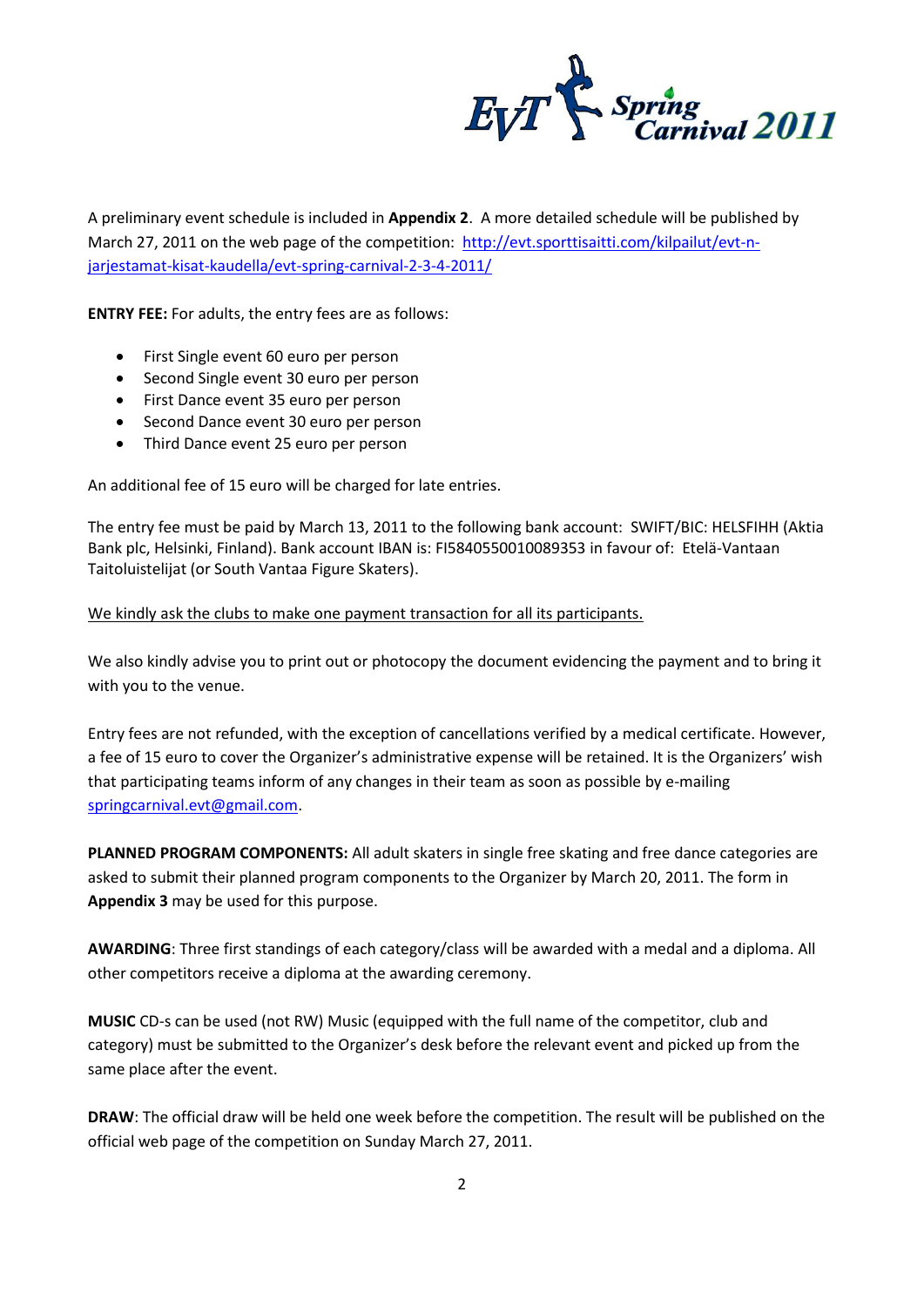

**JUDGING:** In all adult single skating categories, apart from Artistic Free Skating, the results will be based on the program technical scores. In addition, the adult skaters have a possibility to receive feedback on program components and element levels.

In Artistic Free Skating, the results will be based on program component evaluation.

In adult ice dance feedback of technical elements, levels, GOE of required elements and program components will be given by an ice dance controller and an ice dance judge.

The Organizer will invite the judges and pay their expenses.

**EXPENSES:** The Organizer will not cover any expenses of the teams. Travel expenses, board and accommodation will be borne by the participants.

**PROTOCOL:** The Protocol/list of results in each category shall be posted on the Figure Skating Club Etelä-Vantaan Taitoluistelijat (EVT) website: [www.evt.sporttisaitti.com.](http://www.evt.sporttisaitti.com/) The Organizer shall not provide printouts or CD-s.

**SOCIAL EVENTS:** For adult skaters, there will be a possibility for sauna bathing at the lakeside saunas right after the adult competition, to be followed by a technical feedback session and award ceremony in the sauna building, during which snacks will be provided. For all competitors, there will be a possibility to participate in a zumba class on Sunday 3, 2011 11:00-12:00 at the Pajulahti gymnastics hall. Both events are included in the entry fee.

**ACCOMMODATION:** Rooms can be booked at Pajulahti Sports Center (the very same area where the ice rink is located). For reservations and further information please contact Pajulahti Sports Center, telephone: +358 3 885 511[, www.pajulahti.com](http://www.pajulahti.com/). To get special rates, please quote "Figure Skating Competition".

**MEALS**: The Organizer will have a small kiosk at the ice rink. The kiosk will serve snacks, coffee etc. Please note that payment is by cash only. At Pajulahti Sports Institute a buffet lunch is served 11-13:30 EET, and dinner is served 16:30-19 EET (on Saturday).

**LIABILITY:** The Organizer accepts no liability for injury or damage sustained by competitors or officials. Participants and other members are expected to provide their own insurances. Qualified medical personnel will be present at the competition.